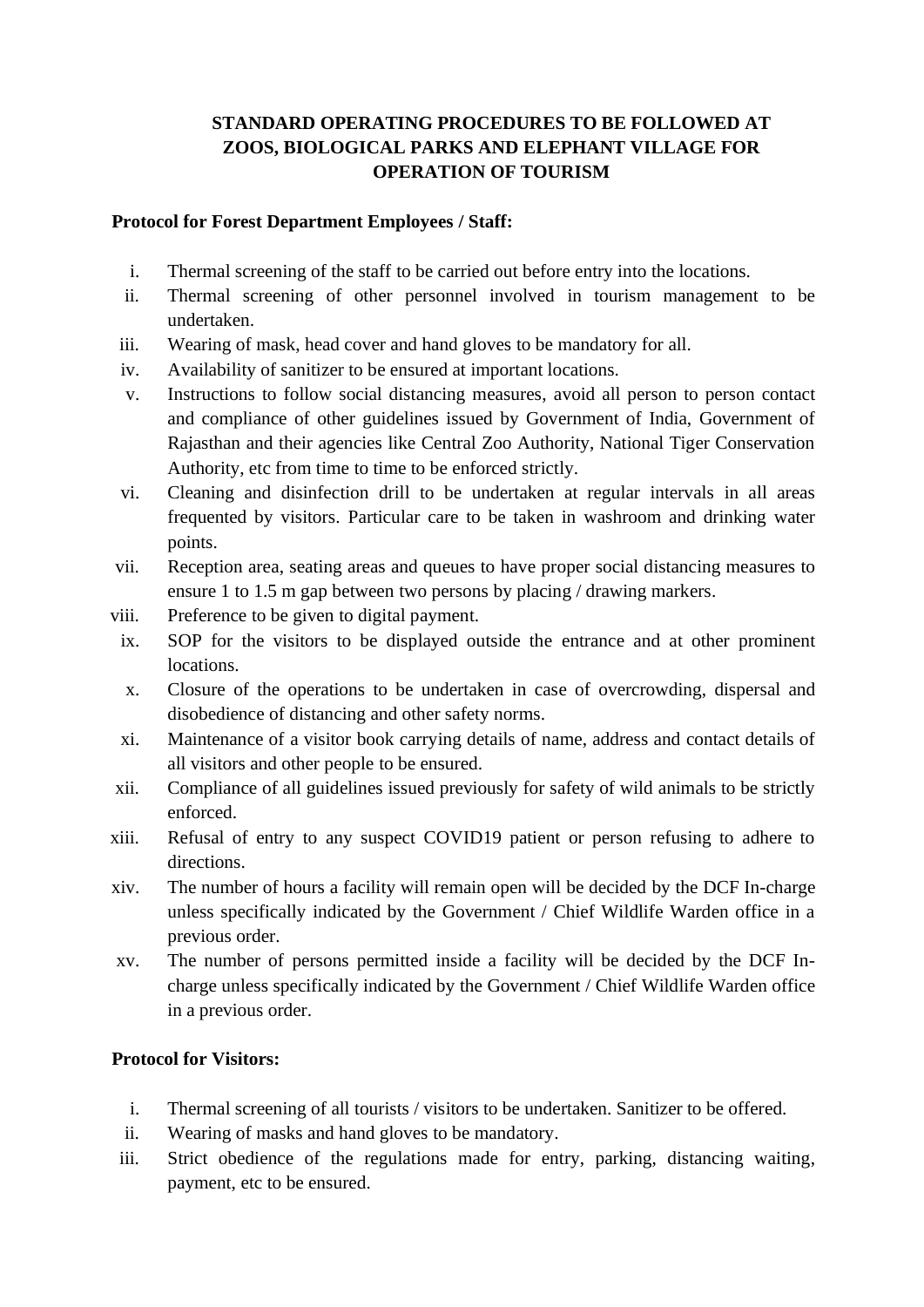- iv. Standing at marked places and moving as per the directions of queue manager to be ensured.
- v. Use of sanitizers before and after touching the doors / surfaces / contact points and as and when specified to be made mandatory.
- vi. Ban on spitting or disturbing waterholes / wildlife to be implemented completely.

## **Confidence Building Measures for Tourists:**

- i. Ticket booking must be online to the maximum extent.
- ii. Adequate arrangements of sanitizer for employees and tourists at the entrance gate should be ensured.
- iii. Sale counters for sanitizer, security kit, masks gloves etc should be established.
- iv. The owners of restaurants and other shops running near these locations should be instructed to follow social distancing and other safety norms as prescribed.
- v. Tourists should be encouraged to download Arogya Setu app.
- vi. Validity period of entry ticket for places like Biological Parks, Zoos etc. will be for a maximum period of 4 hours. (Except places where the time limit is already specified) Appropriate arrangements for recording the time of entry and implementation of this direction should be accordingly made.
- vii. Working staff should be called on rotation. (to be decided by DCF in charge)
- viii. A form may be designed which will be filled by the guides& drivers in order to keep a complete track record of guides, drivers and tourists.
- ix. All other rules and regulations relating to number of vehicles, rosters, entry time, etc will remain unchanged.
- x. Places of worship inside these facilities will remain closed till further orders from the Government.
- xi. Only places where required manpower and resources are available for implementation of these guidelines may be opened by the DCF In-charge.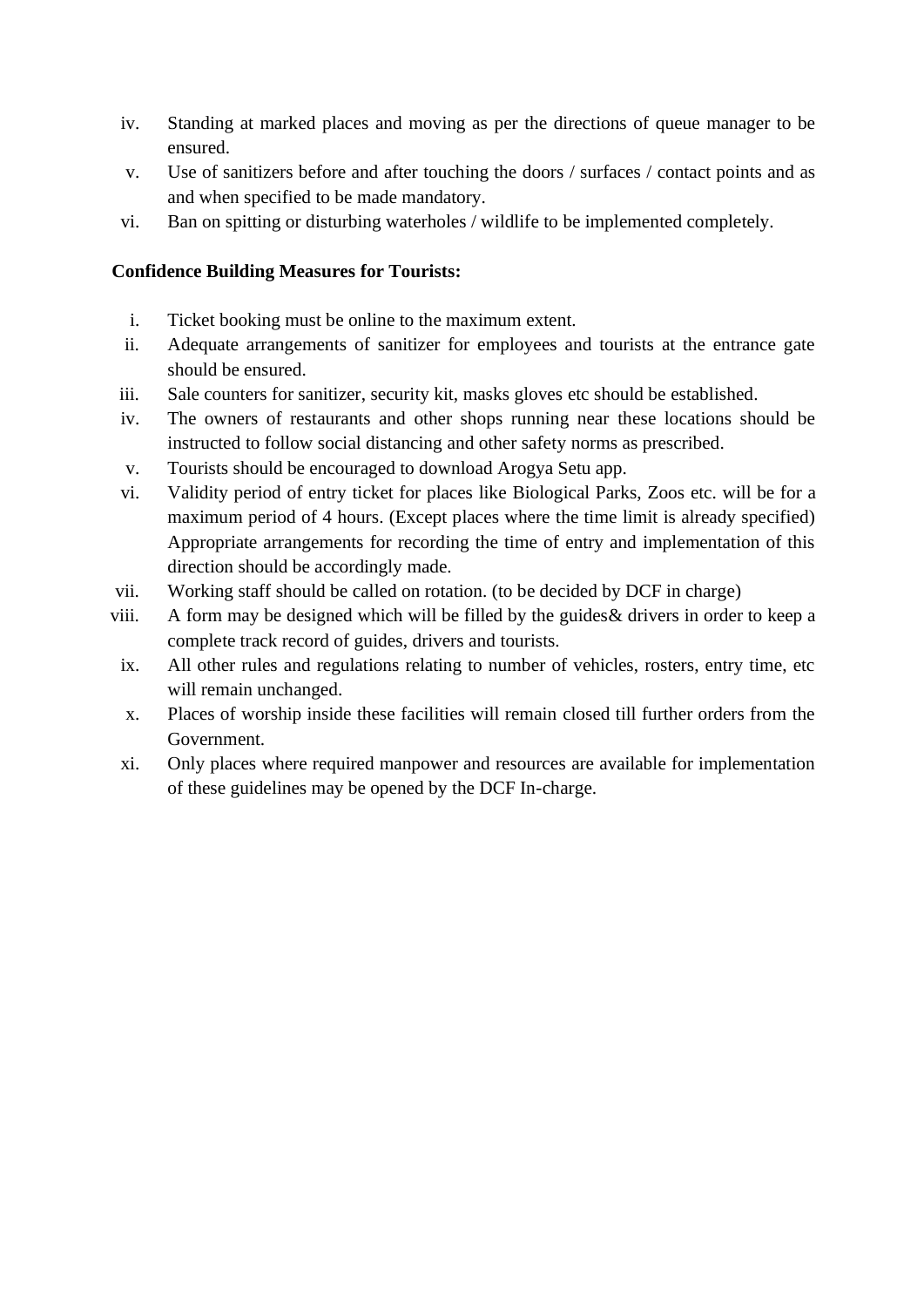# **STANDARD OPERATING PROCEDURES TO BE FOLLOWED AT WILDLIFE SAFARIS, TIGER RESERVES AND OTHER PROTECTED AREAS FOR OPERATION OF TOURISM**

### **Protocol for Forest Department Employees / Staff:**

- i. Thermal screening of the staff to be carried out before entry into these locations.
- ii. Thermal screening of other personnel involved in tourism management to be undertaken.
- iii. Wearing of mask, head cover and hand gloves to be mandatory for all.
- iv. Availability of sanitizer to be ensured at important locations.
- v. Instructions to follow social distancing measures, avoid all person to person contact and compliance of other guidelines issued by Government of India, Government of Rajasthan and their agencies like Central Zoo Authority, National Tiger Conservation Authority, etc from time to time to be enforced strictly.
- vi. Cleaning and disinfection drill to be undertaken at regular intervals in all areas frequented by visitors. Particular care to be taken in washroom and drinking water points.
- vii. Reception area, seating areas and queues to have proper social distancing measures to ensure 1 to 1.5 m gap between two persons by placing / drawing markers.
- viii. Preference to be given to digital payment.
- ix. SOP for the visitors to be displayed outside the entrance and at other prominent locations.
- x. Closure of the operations to be undertaken in case of overcrowding, dispersal and disobedience of distancing and other safety norms.
- xi. Maintenance of a visitor book carrying details of name, address and contact details of all visitors and other people to be ensured.
- xii. Compliance of all guidelines issued previously for safety of wild animals to be strictly enforced.
- xiii. Refusal of entry to any suspect COVID19 patient or person refusing to adhere to directions.
- xiv. The number of hours a facility will remain open will be decided by the DCF In-charge unless specifically indicated by the Government / Chief Wildlife Warden office in a previous order.
- xv. The number of persons permitted inside a facility will be decided by the DCF Incharge unless specifically indicated by the Government / Chief Wildlife Warden office in a previous order.

#### **Protocol for Visitors:**

- i. Thermal screening of all tourists / visitors to be undertaken. Sanitizer to be offered.
- ii. Wearing of masks and hand gloves to be mandatory.
- iii. Strict obedience of the regulations made for entry, parking, distancing waiting, payment, etc to be ensured.